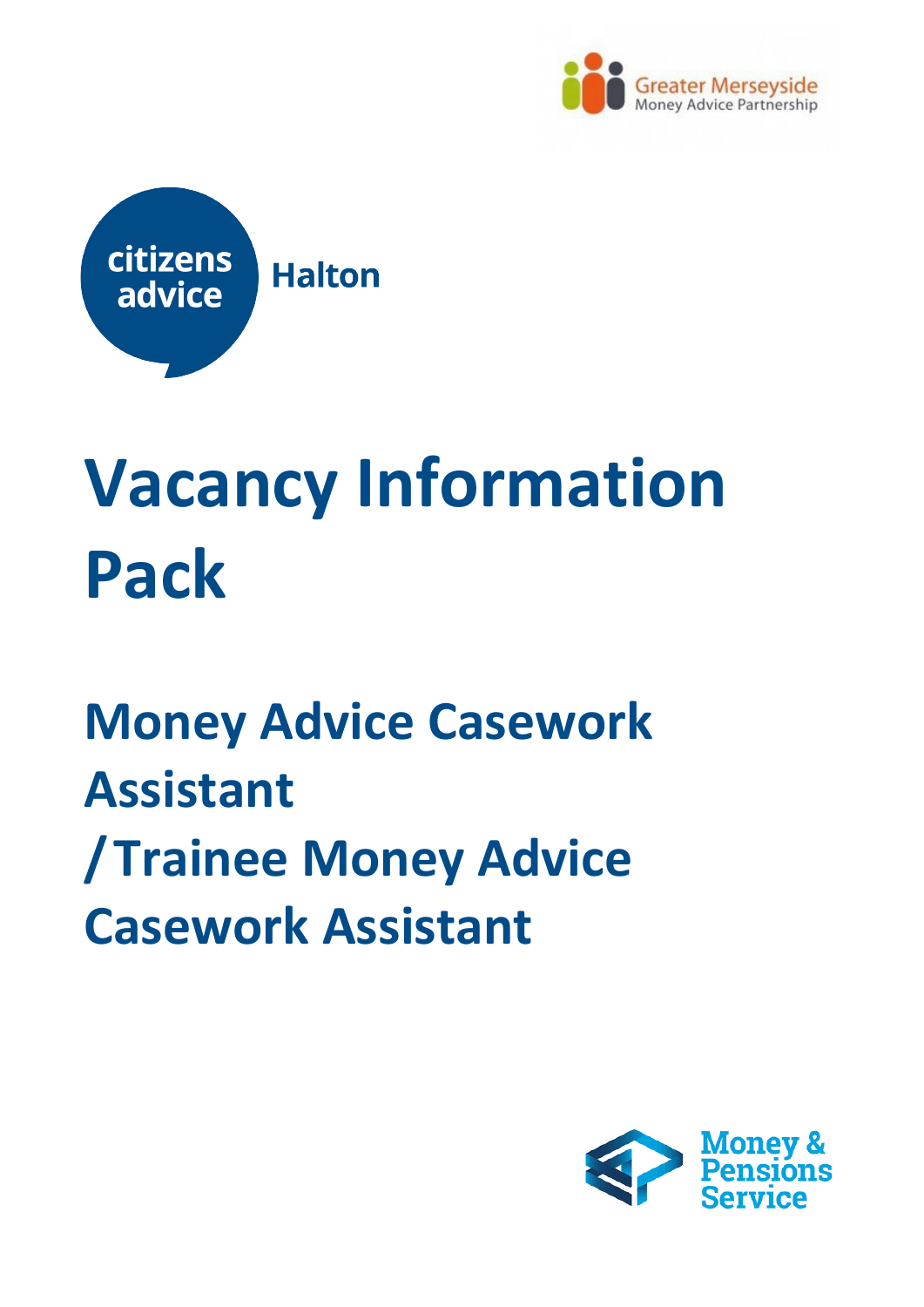#### Dear Applicant

Thank you for expressing an interest in our vacant Money Advice Casework Assistant / Trainee Money Advice Casework Assistant post**.**

Citizens Advice Halton is seeking to appoint a Money Advice Casework Assistant or Trainee Money Advice Casework Assistant join the existing debt advice project team. Citizens Advice Halton has two main offices in Widnes and Runcorn. You will be required to work at both of these offices.

Please note that this post is initially funded for 9 months (to December 2022). Continuation is subject to Money and Pensions Service funding.

Before completing the application form, please make sure you fully read the following pages:

|                                           | Page |
|-------------------------------------------|------|
| Summary Terms and Conditions of the post  |      |
| <b>Job Description</b>                    |      |
| Person specification                      |      |
| Background information about our services | 7-8  |
| Notes for completing the Application Form |      |

#### **When assessing applications for the Money Advice Casework Assistant post will expect you to meet the Person Specification and Job Description.**

#### **This post is open to applicants entering at trainee level.**

This post will offer comprehensive training and support to enable the successful candidate to achieve the required competences for the role.

The deadline for submitting a completed application form and the diversity monitoring form is;

#### *Closing Date:*

#### **Please see the advert for the post**

In the first instance **all** completed application forms **(CV's will not be accepted)** should be returned to;

#### **Citizens Advice Halton, (Widnes Office) Unit 3 Victoria Building, Lugsdale Road, Widnes, WA8 6DJ Email: jobs@citizensadvicehalton.org.uk**

We plan to shortlist immediately and the interview will take place within 2 weeks of the closing date. We are unable to acknowledge receipt of applications. We are unable to provide feedback on applications.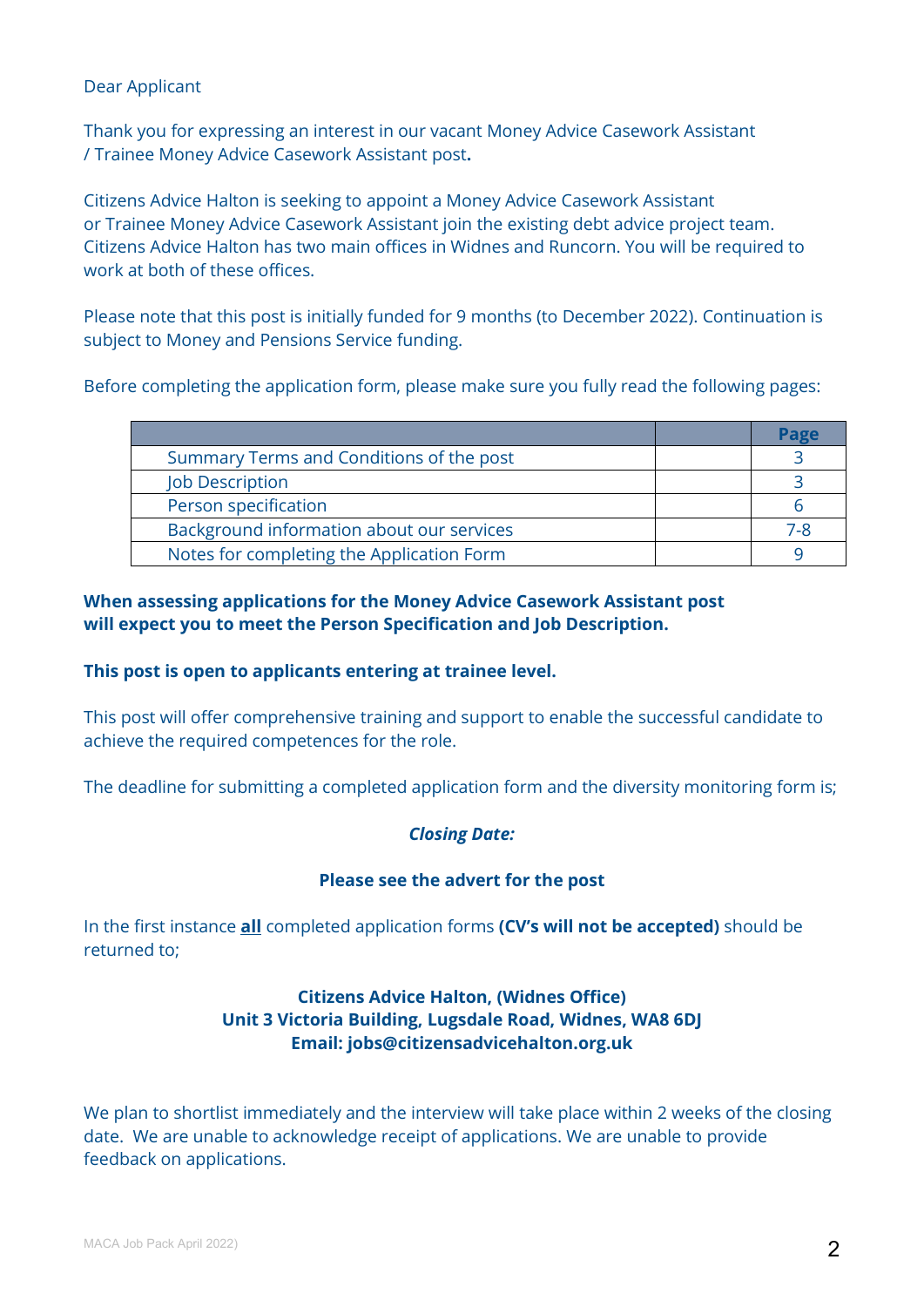### **Summary Terms and Conditions of post**

| <b>Job Title:</b>        | <b>Trainee Money Advice Casework Assistant/ Money Advice</b><br><b>Casework Assistant</b>      |
|--------------------------|------------------------------------------------------------------------------------------------|
| <b>Reporting to:</b>     | <b>Service Manager</b>                                                                         |
| Salary:                  | £17,290 - £18,607 [+ up to 4% pension]<br>(Starting salary dependent on skills and experience) |
| <b>Hours of Work:</b>    | 35 hours per week (Full time)<br>25 days annual leave FTE + bank holidays                      |
| <b>Type of contract:</b> | <b>Fixed Term</b> (initially funded to December 2022)                                          |

#### **Purpose of Post**

To assist in the process of Debt Casework by taking on client-facing tasks and conducting debtbased administration work.

#### **Duties of Post**

#### **Casework Support**

- To support any Debt Caseworker in the conduct of a client's case.
- Assist Debt Caseworker's in the management of their casework. This will include undertaking file reviews and casework administration activities.
- To conduct the analysis and assessment phase of a debt interview.
- To contact creditors to establish balances, find out information, resolve paperwork issues or to negotiate repayments.
- To contact clients and field calls from clients to explain routine situations, make or rearrange appointments and to escalate to the Caseworker managing the case where appropriate.
- To prepare any necessary case paperwork or letters, and ensure these are correctly recorded along with key dates etc.
- To take and to input case notes on the client record system along with correct timings and diarise for follow-up.
- Ensure that all work conforms to the local Citizens Advice office systems and procedures, Money Advice Service contractual requirements, and other quality standards in place.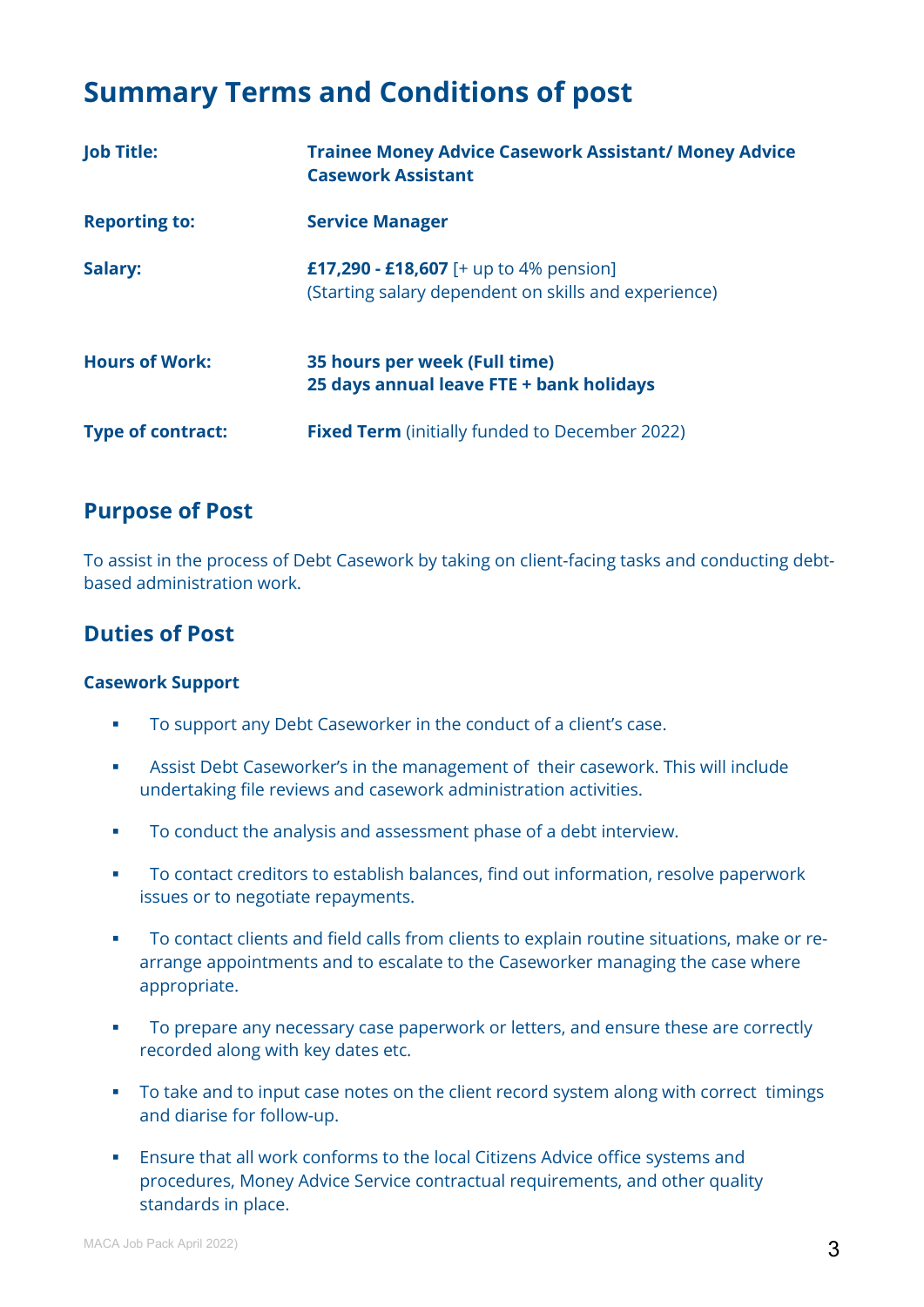#### **Administration:**

- To open and close cases on the case management system.
- To process Experian online requests and to liaise with clients.
- To analyse and assess creditor and client correspondence for urgency and appropriate response in conjunction with the Debt Caseworker responsible for the file.
- To accurately complete with clients, transcribe and input financial statements in line with the Standard Financial Statement ("SFS").
- **Input, access and retrieve client and case data from a range of content management** systems.
- Adapt and learn new systems and products quickly and efficiently.

#### **Professional development**

- Keep up to date with legislation, case law, policies and procedures relating to debt/money advice and undertake appropriate training.
- Read relevant publications.
- Attend relevant internal and external meetings as agreed with the line manager.
- **Prepare for and attend supervision sessions/team meetings/management team** meetings as appropriate.
- Assist with initiatives for the improvement of services.

#### **Other duties:**

- Keep up to date with Citizens Advice aims, policies and procedures and ensure these are followed.
- Ensure that work reflects and supports the Citizens Advice service's equality and diversity strategy.
- Keep up to date with social policy issues and ensure social policy is promoted and integrated in a way relevant to the role.
- Develop and maintain effective admin systems and records relevant to the role.
- Attend regular organisational and external meetings relevant to the role
- Work cooperatively with colleagues and encourage good teamwork, clear lines of communication and common practices within the local office team.
- Abide by health and safety guidelines and share responsibility for own health and safety and that of colleagues.
- Identify own learning and development needs and take steps to address these.
- Carry out any other tasks within the scope of the post to ensure the effective delivery and development of the service.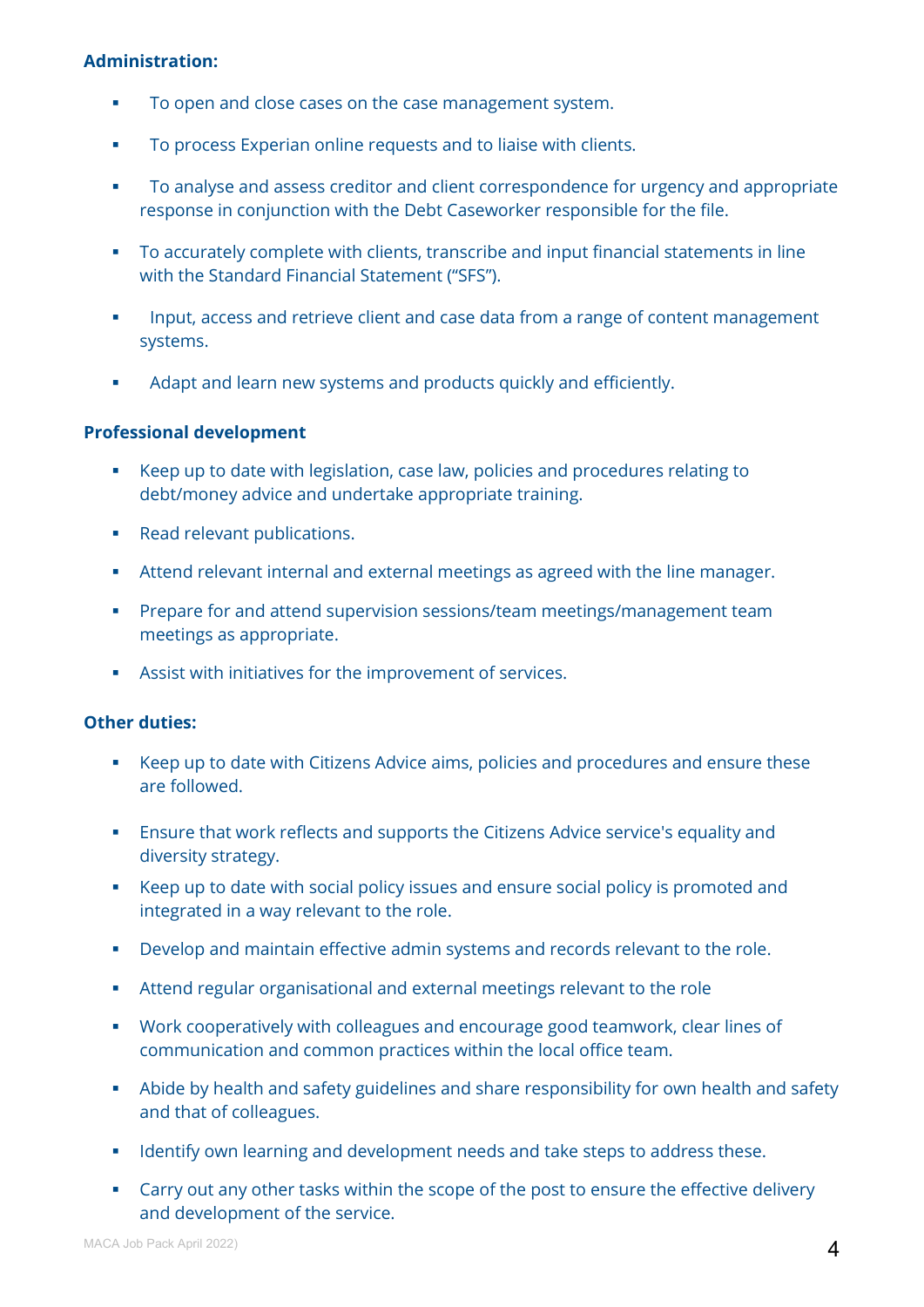### **Person Specification**

#### **Essential Requirements:**

- 1. Knowledge of issues effecting members of the public experiencing money problems. You should have experience supporting advice giving in a local Citizens Advice or similar advice service or customer facing setting.
- 2. Understanding of the need to monitor and maintain service delivery against agreed targets.
- 3. Effective oral and written communication skills with particular emphasis on negotiating and representing and preparing reviews, reports and correspondence.
- 4. Ordered approach to casework and an ability and willingness to follow and develop agreed procedures.
- 5. Numerate to the level required in the tasks.
- 6. Ability to prioritise own work, meet deadlines and manage caseload.
- 7. Ability to use IT in the provision of advice and the preparation of correspondence, reports and submissions.
- 8. Ability to commit to, and work within, the aims, principles and policies of the Citizens Advice service.
- 9. A good, up to date understanding of equality and diversity and its application to the provision of advice.
- 10. Ability to give and receive feedback objectively and sensitively and a willingness to challenge constructively.
- 11. Ability to monitor and maintain own standards.
- 12. Demonstrate understanding of social trends and public sector reform and their implications for clients and service provision.
- 13. Ability to demonstrate a flexible approach and willingness to work as part of a team.
- 14. Good customer care skills ability to be welcoming, friendly and diplomatic in responding to client's needs and in the provision of appropriate advice.

#### **Desirable Requirements:**

15. Completion of Citizens Advice general advice training and hold the certificate in general advice or equivalent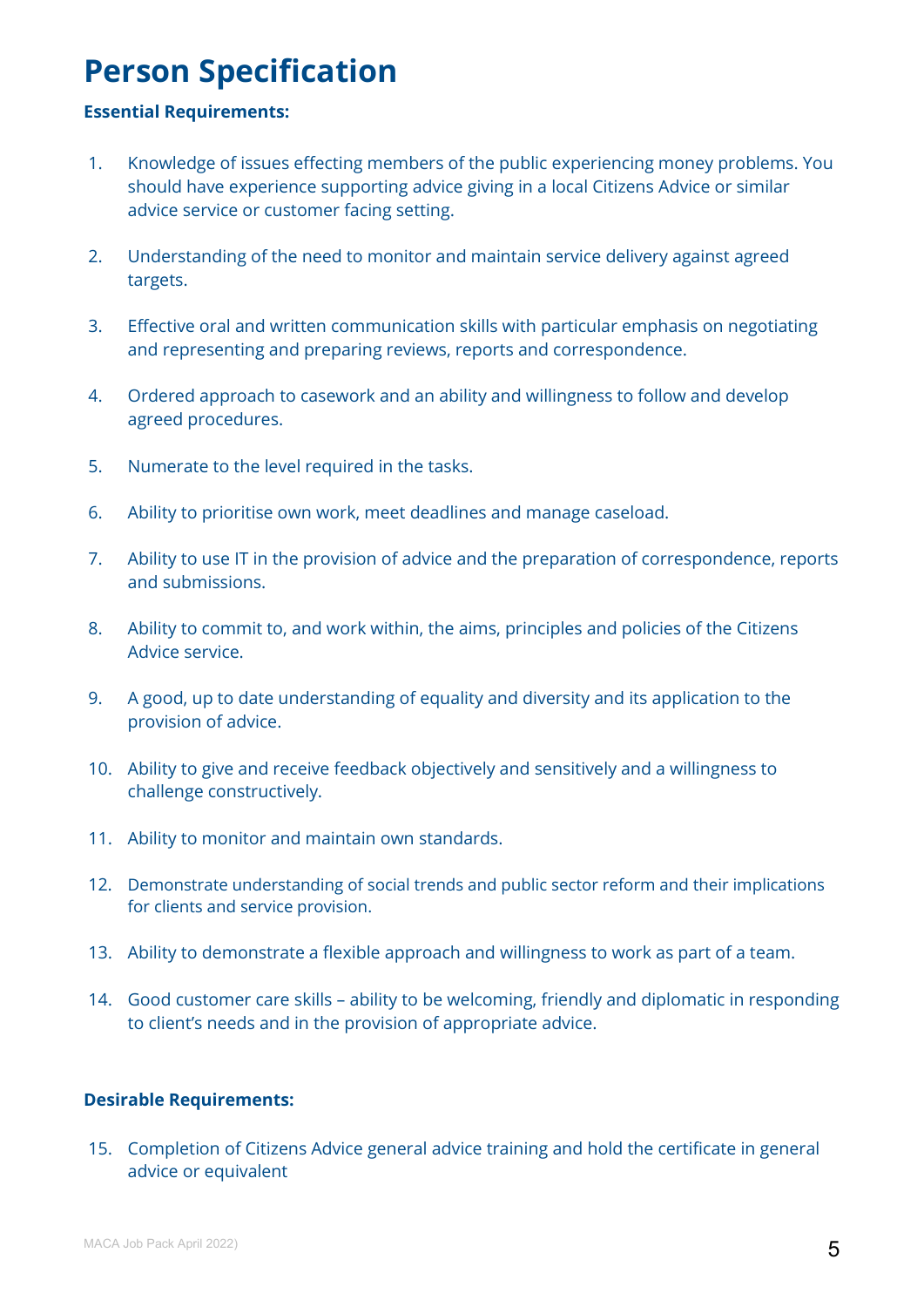

## **Background Information**

Citizens Advice Halton provides free, independent, confidential and impartial advice to everyone on their rights and responsibilities. We value diversity, promote equality and challenge discrimination.

#### **We aim:**

- **To provide the advice people need for the problems they face**
- **To improve the policies and practices that affect people's lives**

Our advice is free, independent, impartial and confidential. The Service is non-judgmental, offering assistance as appropriate to all callers. We aim to be equally accessible to everyone who seeks or needs our help, regardless of age, race, religion, gender, HIV status, disability, sexuality or other form of discrimination. All our advice workers, whether paid or volunteer, are professionally trained to provide an accurate, quality service and to be supportive to clients.

#### **How the service operates:**

Citizens Advice Halton deals with over 15,000 enquiries a year, giving detailed information, advice and support to people on every subject. The majority of problems concern welfare benefits (37%) and debt (40%), followed by employment and housing law. Citizens Advice Halton has offices in Widnes and Runcorn.

For more information about the work of the Citizens Advice service please visit the following website; **[www.citizensdadvice.org.uk](http://www.citizensdadvice.org.uk/)**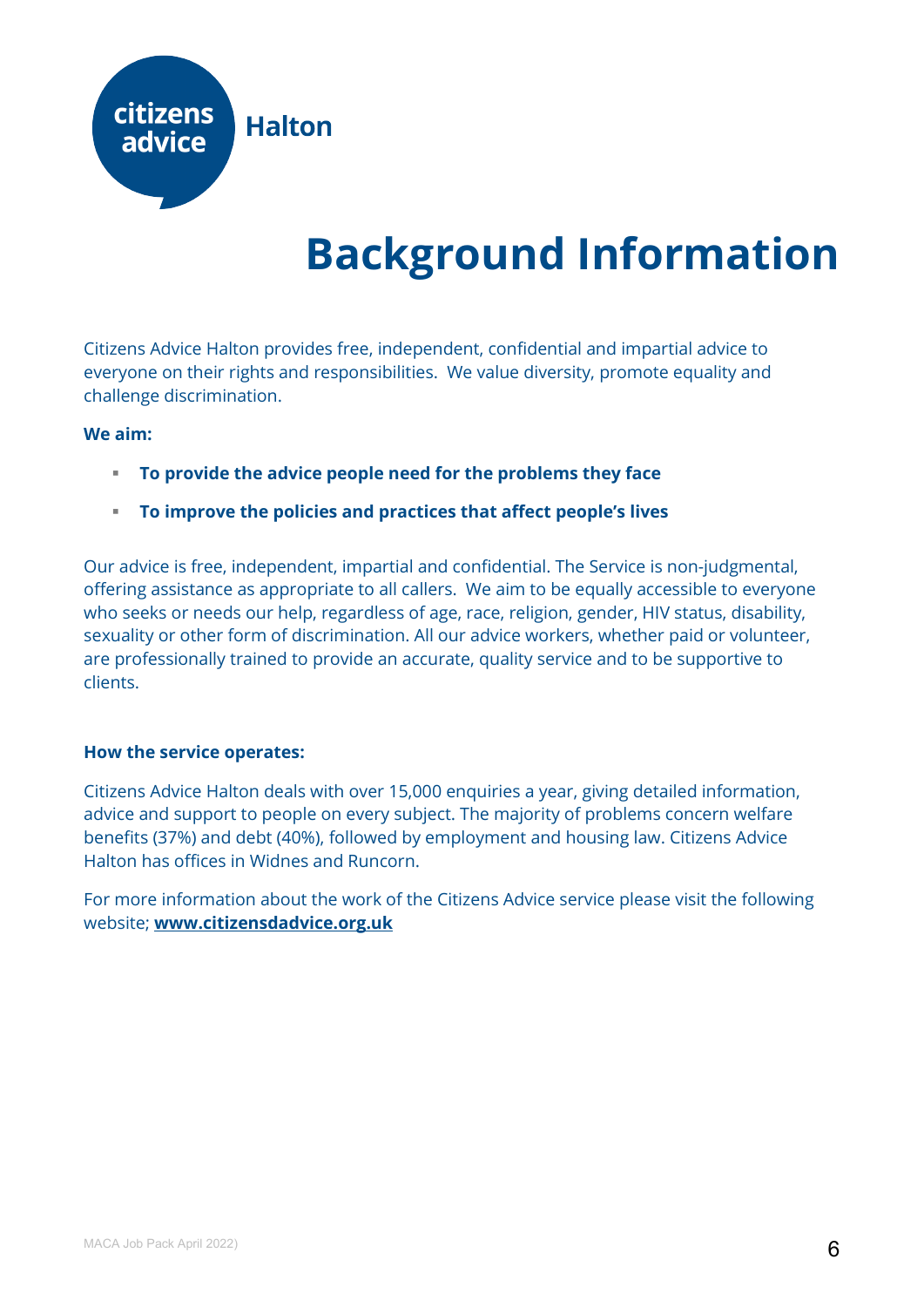## **Overview of Citizens Advice**

The Citizens Advice service is made up of Citizens Advice - the national charity - and a network of around 300 local Citizens Advice members.

This network of independent charities, deliver services from

- over 600 local Citizens Advice outlets
- over 1,800 community centres, GPs' surgeries and prisons

They do this with:

- 6,500 local staff
- over 23,000 trained volunteers

Our reach means 99% of people in England and Wales can access a local Citizens Advice within a 30 minute drive of where they live.